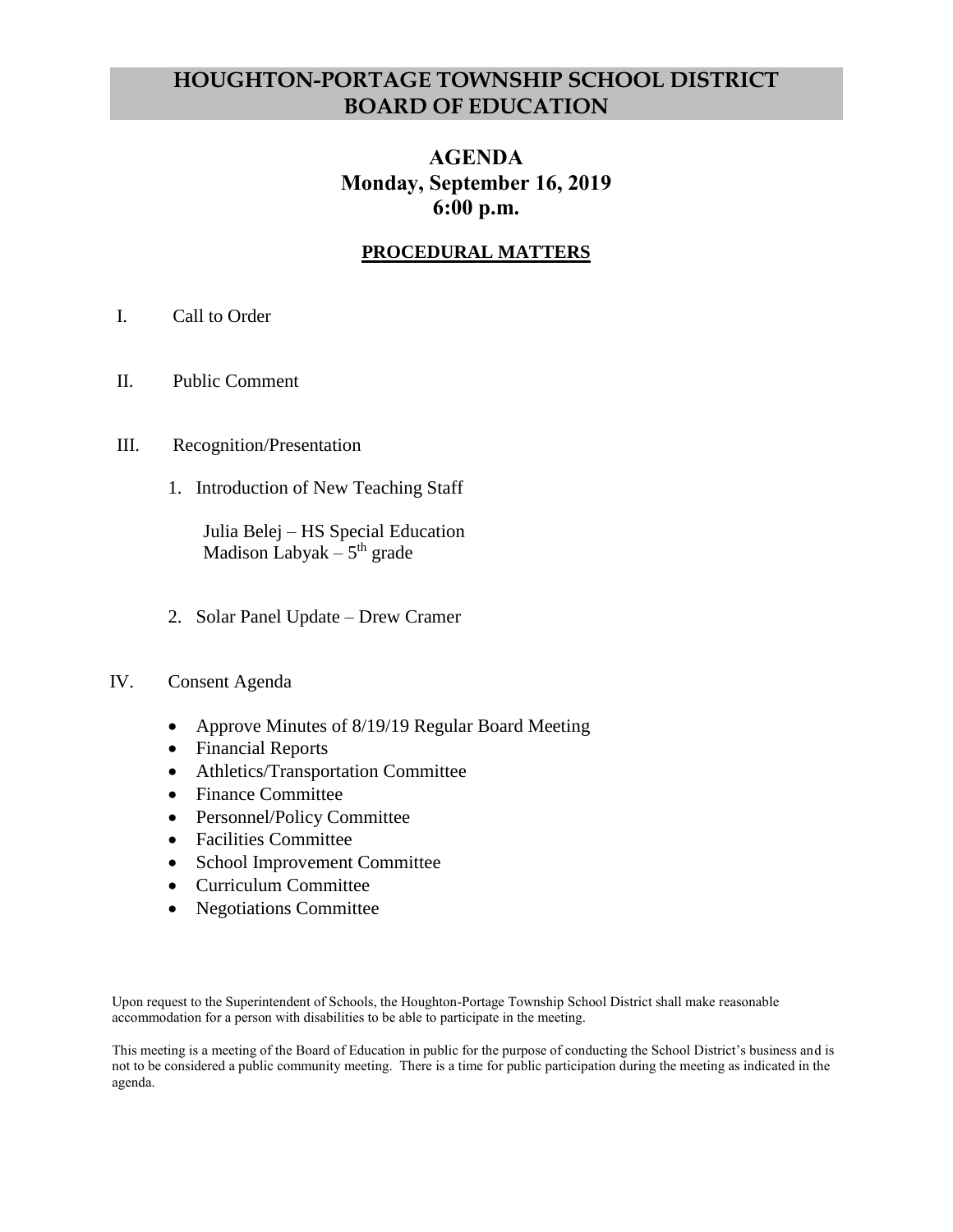- V. Administrative Reports
- VI. MASB, MASA & CCASB Reports

#### VII. Action Items

- 1. Resolution to Appoint New Board Member
- 2. Approve Delegates for MASB
- 3. Approve Title I Compact
- VIII. Other Concerns or Public Comment
- IX. Adjournment

Upon request to the Superintendent of Schools, the Houghton-Portage Township School District shall make reasonable accommodation for a person with disabilities to be able to participate in the meeting.

This meeting is a meeting of the Board of Education in public for the purpose of conducting the School District's business and is not to be considered a public community meeting. There is a time for public participation during the meeting as indicated in the agenda.